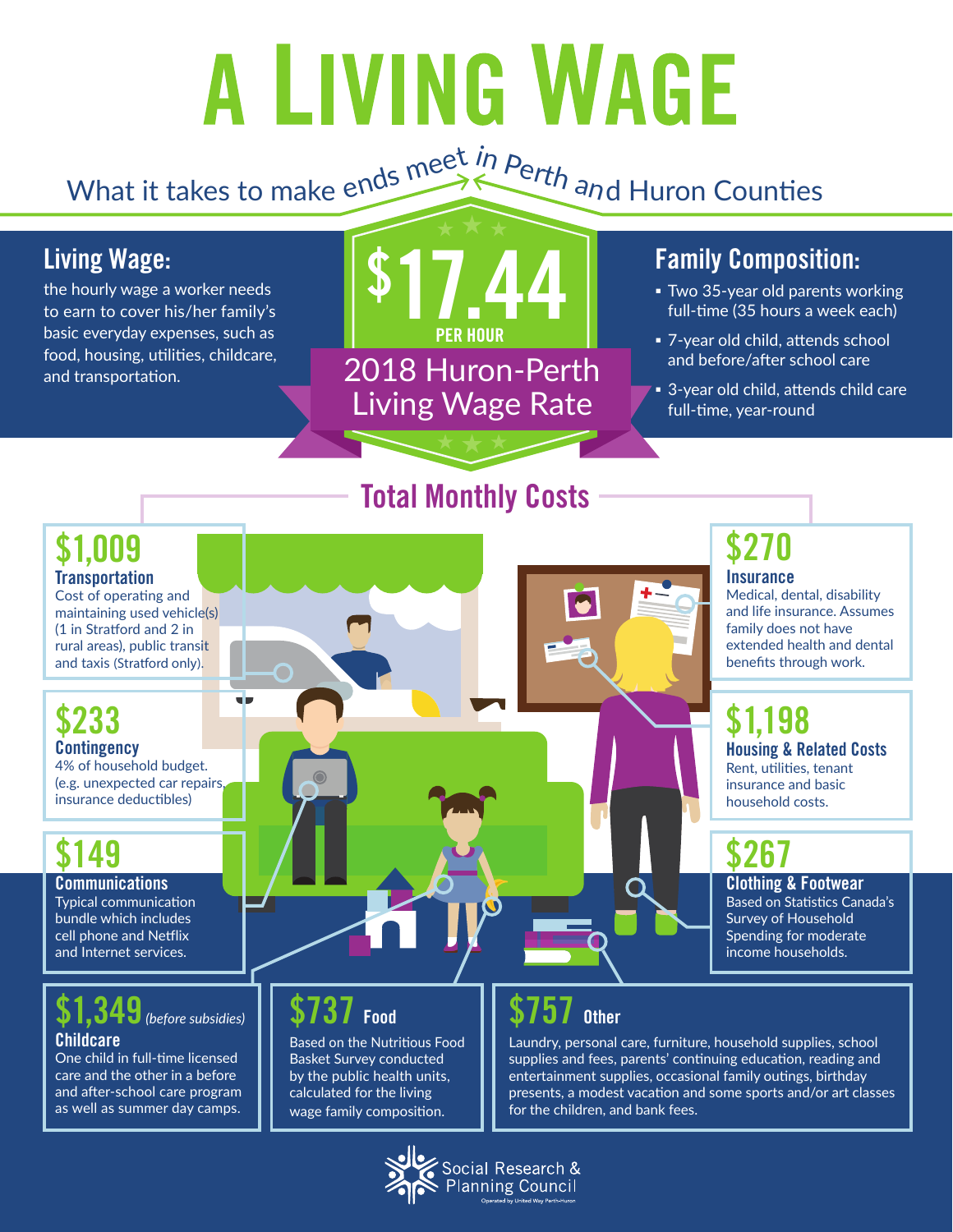#### **Canadian Living Wage Framework and the Ontario Living Wage Network**

The living wage calculation for Perth and Huron adheres to the principles and methodology developed by the Canadian Living Wage Framework as adapted by the Ontario Living Wage Network. The calculation is based on the living expenses of a family of four with both adults working full-time for 35 hours a week each, once government transfers and deductions have been taken into account.



#### **About the Methodology for the Calculation**

The living wage calculation determines the hourly rate at which a household can meet its basic needs, once government transfers (such as the Canadian Child Tax Benefit) and deductions (such as income taxes and Employment Income premiums) have been subtracted.

The Social Research and Planning Council's first living wage calculation was released in 2015 as \$16.47 per hour. In 2018, the living wage for Huron-Perth was calculated again. There have been some changes to the methodology since 2015 as a result of efforts by the Ontario Living Wage Network to standardize the approach across the province. This means that the 2018 Huron Perth Living Wage calculation is not directly comparable to the 2015 Huron Perth

calculation. The Huron Perth methodology is consistent with all of the communities within the Ontario Living Wage Network.

The major costs are based on the actual costs of living in Huron County, Perth County, the City of Stratford and the Town of St. Marys. In 2018 a number of the other costs were estimated, designated "Other", by taking a certain percentage of the Market Basket Measure, 75.4%, rather than by pricing the individual items locally. This change may lead to slight variations in the values used.

#### **Changes to the Canadian Child Tax Benefit**

Government policy also affects the living wage calculation. In 2017, the federal government increased the Canadian Child Tax Benefit substantially. This is a tax-free benefit. Families with a net income of less than \$30,000 now receive maximum benefits of \$6,400 per child under the age of six, and \$5,400 per child aged 6 through 17. However, families with higher incomes receive progressively less. Our model family with an income of \$63,480 now receives a total benefit of \$8,417 per year. This compares with a benefit of about \$2,500 per year in 2015.

As the Government of Canada put more money in the hands of parents, the amount of income families need to receive from other sources to make ends meet is reduced, effectively lowering the Living Wage. However, this is offset by higher costs of some household expenses and changes to how the Living Wage is calculated. The net effect is that the Living Wage for 2018 is higher than the 2015 calculation.



#### **Why a Family of Four?**

The living wage formula for Ontario is based on the nationally agreedupon household structure of a couple-family with two young children. The costs associated with this family structure would also support other family types at different stages of the life cycle, for example, young adults who are planning a family, or older workers who are nearing retirement.

Experience from other communities in Ontario (e.g. Hamilton, Guelph-Wellington, Peterborough, etc.) has shown that due to government transfers and deductions the rate is not significantly different for individuals without a spouse or dependents.

#### **What is** *Not* **Included in the Living Wage Calculation?**

- $\times$  Credit card, loan or other debt/interest payments;
- × Savings for retirement;
- × Owning a home;
- $\times$  Savings for children's future education;
- × Pets;
- $\times$  Social outings with friends *(outside a monthly family dinner out);*
- $\times$  Personal lifestyle behaviours *(smoking or alcohol budget)*;
- $\times$  Costs of caring for a disabled, seriously ill, or elderly family member; and
- $\times$  Anything other than the smallest cushion for emergencies or hard times.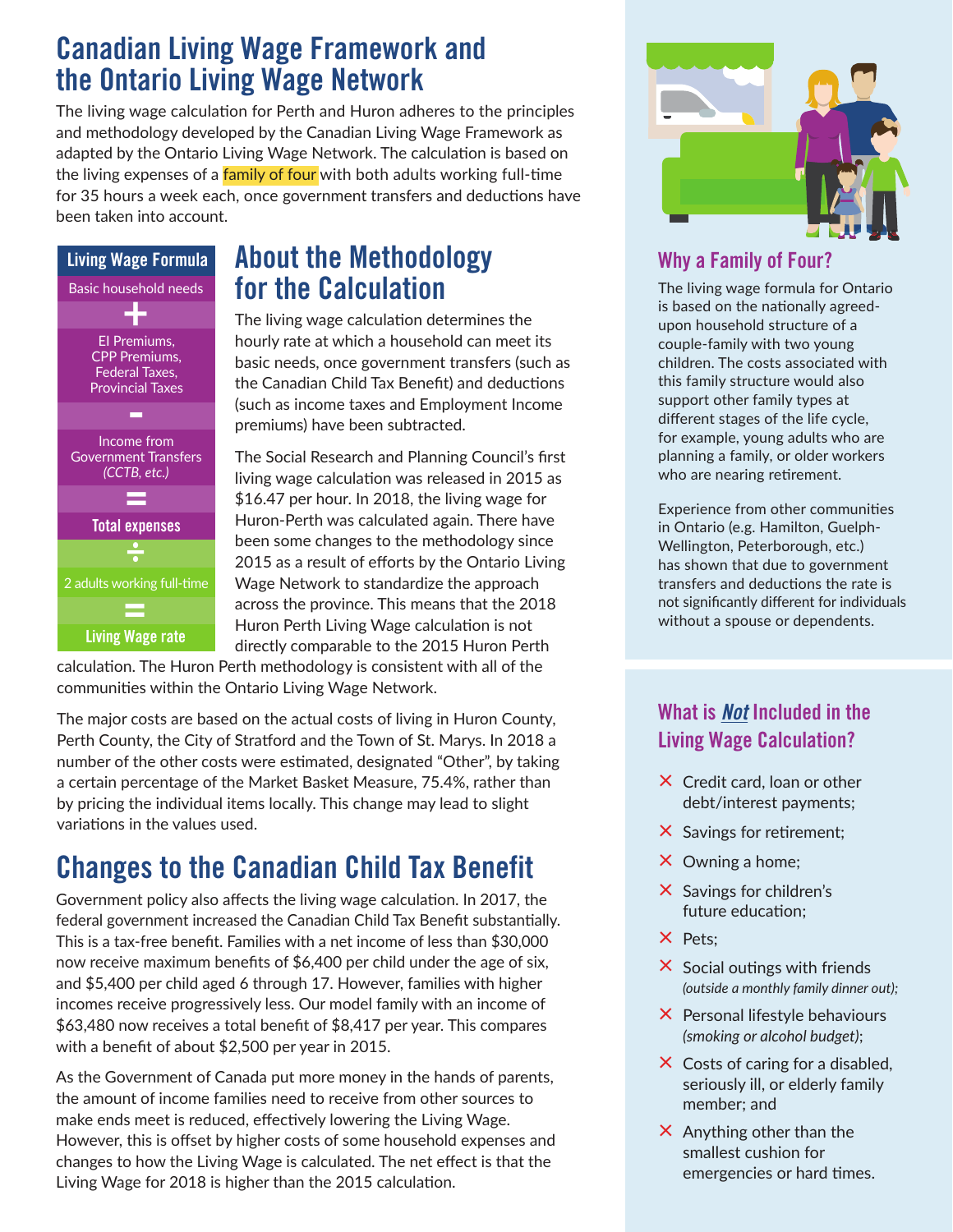

Enables working families to have sufficient income to cover reasonable costs.

Supports healthy child development principles.

Ensures that families are not under severe financial stress.

Encourages participation of families in the economic and social life of their community.

Is a vehicle for promoting the benefits of social programs such as childcare.

Is a conservative, reasonable estimate.

### **How Does it Differ from Minimum Wage?**